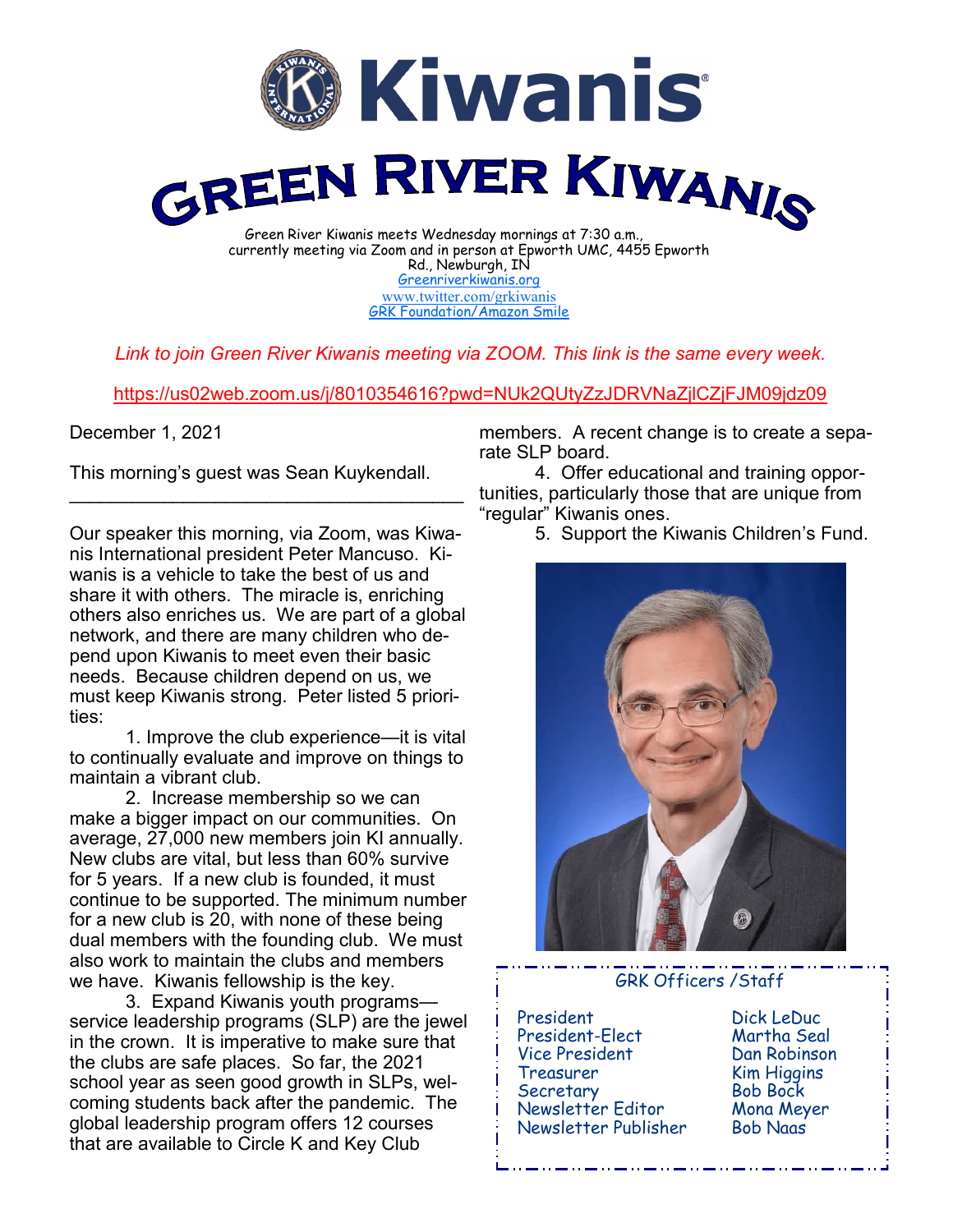

**Bill Elgin** has taken to mentioning that "P" word again….it's time to think about poinsettia sales. His helpers will be **Bill Rogers**  and **Terry Davis**, with special spokesperson **Steve** 

**Worthington.** Now is the time to focus on church sales, and everything you need to know is on the GRK website ( that address is in the masthead of this newsletter every week). Plants will once again be \$12, with the pick-up location again Christ Church UCC at 3601 Washington Ave. *If you want a poinsettia for pick-up next weekend (Dec. 10-11), the absolute last time to turn in that order to Bill is noon on Monday, Dec. 6. \_\_\_\_\_\_\_\_\_\_\_\_\_\_\_\_\_\_\_\_\_\_\_\_\_\_\_\_\_\_\_\_\_\_\_\_\_.*

Upcoming **Christmas** events:

Salvation Army bell ringing Dec. 1-3 at the Schnucks in Lawndale

Santa auction to benefit the Santa Clothes Club Dec. 8

Santa breakfast at the Caldwell YMCA Dec. 11

—Shopping for gifts for 30 kids from Glenwood School Dec. 1 after our meeting at Target on Burkhardt

—Wrapping of these gifts Dec. 1 at 11:00 at the **Johnson** house, 3800 Herndon Dr.

Senior Project Dec. 17-18 for deliveries—the pickup location is the same as for the poinsettias—3601 Washington Ave.

 $\mathcal{L}_\text{max}$  , and the set of the set of the set of the set of the set of the set of the set of the set of the set of the set of the set of the set of the set of the set of the set of the set of the set of the set of the

The Dream Center needs our help with a new project—they are going to offer an online store for parents to shop for toys for their kids at much discounted rates. Donations of new toys are needed, and drivers will be needed to help with deliveries.

 $\mathcal{L}_\text{max}$  , and the set of the set of the set of the set of the set of the set of the set of the set of the set of the set of the set of the set of the set of the set of the set of the set of the set of the set of the

**Sylvia DeVault** told us we will be holding a BUG program at the Dream Center on December 16. This will be done a little bit differently since the Dream Center won't have grades to calculate, but it will be a very worthwhile experience for the kids. The time is 4:30-6:00, and the program will be followed by a dinner.

 $\mathcal{L}_\text{max}$  , and the set of the set of the set of the set of the set of the set of the set of the set of the set of the set of the set of the set of the set of the set of the set of the set of the set of the set of the

Board meeting at Crossroads Christian Church on December 10, 7:00 a.m.

 $\mathcal{L}_\text{max}$  , and the set of the set of the set of the set of the set of the set of the set of the set of the set of the set of the set of the set of the set of the set of the set of the set of the set of the set of the

GRK will once again be helping the Ritzy's Fantasy of Lights collect admission fees—on December 19 and 20. There will be 2 shifts: 5-7 and 7-9.

 $\mathcal{L}_\text{max}$  , and the set of the set of the set of the set of the set of the set of the set of the set of the set of the set of the set of the set of the set of the set of the set of the set of the set of the set of the

**Les Miley** has a new phone number, so change your directories: 812-499-3537. Hehad hip revision surgery the end of October and is recovering well. He plans on connecting with us via ZOOM. We all wish you a speedy recovery, **Les**!

Thought of the week, courtesy of **Lois Patton**:

\_\_\_\_\_\_\_\_\_\_\_\_\_\_\_\_\_\_\_\_\_\_\_\_\_\_\_\_\_\_\_\_\_\_\_\_\_\_



## Next week:

Santa auction—bring your items and your wallet/checkbook and be prepared to donate to help the Santa Clothes Club.